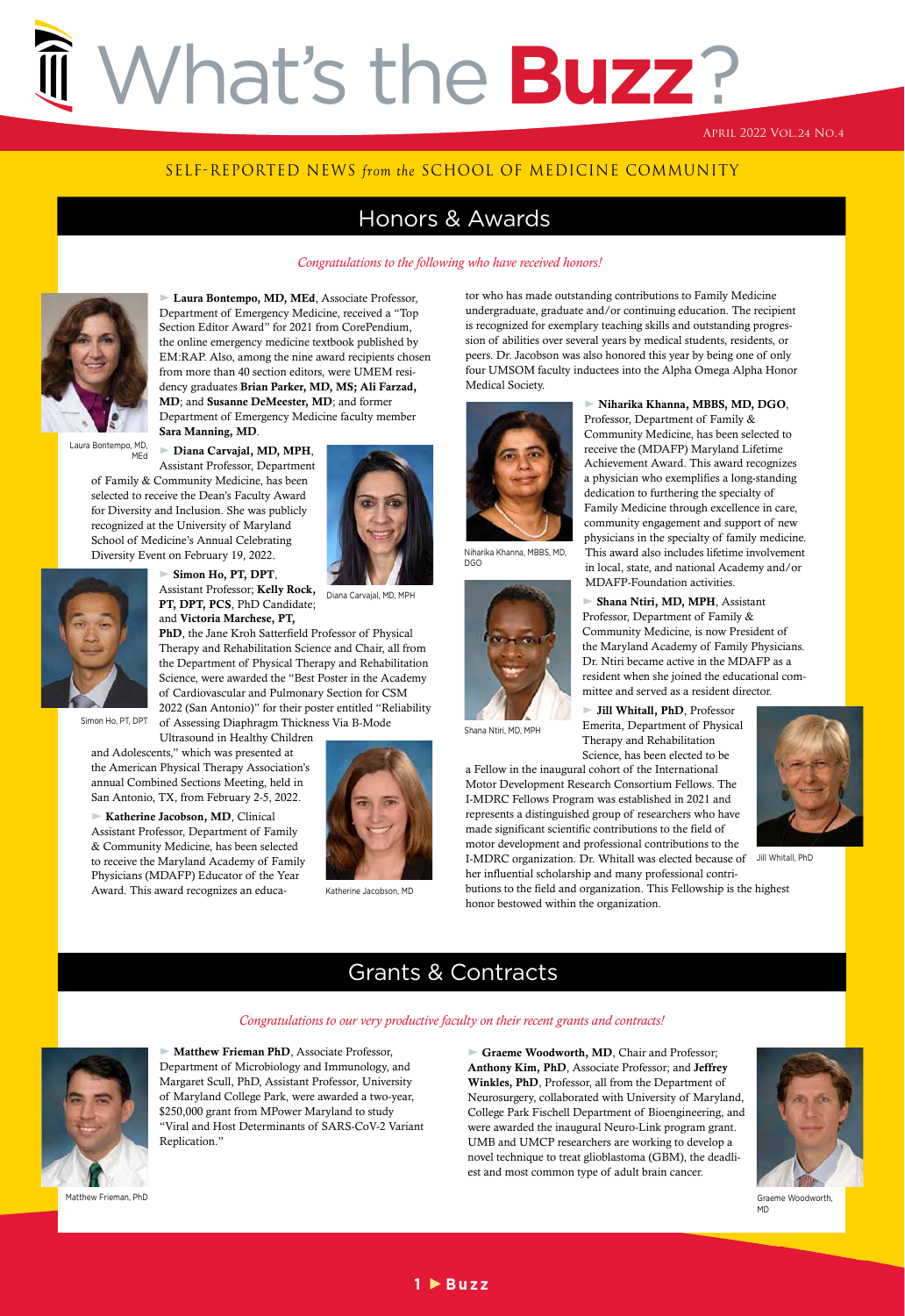## Presentations, Events, Lectures & Workshops

▶ Vasken Dilsizian, MD, Professor, Department of Diagnostic Radiology and Nuclear Medicine, delivered an oral presentation at the 49th Annual International Congress of the Egyptian Society of Cardiology [CardioEgypt 2022], entitled "Imaging Cardiac Device Infections and Endocarditis," which was a hybrid virtual and in-person meeting, held at the Triumph Katameya Hotel in New Cairo, Egypt, on February 23, 2022. He also delivered an oral presentation entitled "Cardiac Device Infection Imaging: Left Ventricular Assist Device and Pacemaker/AICD," and moderated a session

**Example 12 Kathy Neuzil, MD, MPH, FIDSA**, the Myron M. Levine, MD, DTPH, Professor

entitled "Imaging Guided Management of CAD," at the Mid-Winter Scientific Sessions of the Society of Nuclear Medicine and Molecular Imaging, a virtual meeting held February 25-27, 2022.

## **Benjamin Lawner, DO, MS, EMT-P.**

Associate Professor, Department of Emergency Medicine, presented "Challenges Associated with Accurate EMS Triage of Large Vessel Occlusion Stroke" and presented on Baltimore City's 911 Behavioral Health Diversion initia-



**Emerson Wickwire, PhD**, Professor, Department of Psychiatry, presented to the National Association of State Mental Health Program Directors/National Suicide Prevention Lifeline on March 3, 2022. The title of his presentation was "Suicidal Risk Factors: The Connection between Co-Occurring Insomnia and Pain Management."

**Example 2 Exchange Exchange I** Lisa Susan Wieland, MPH, PhD, Assistant Professor, Department of Family & Community Medicine, and the Director of the Cochrane Complementary Medicine Field,

tive at the National Collegiate EMS Foundation Conference, which was held in Pittsburgh, PA on February 25-27, 2022.

in Vaccinology and Director, Center for Vaccine Development and Global Health, on February 24, 2022, presented at the Malawi-Liverpool Wellcome Trust on

*Kudos to our colleagues who are experts in their fields and give their all to represent the School of Medicine!* 



Kathleen Neuzil, MD, "COVID-19 Vaccine: A Global Perspective." Dr. Neuzil Evidence in Sarasota, FL, February 8-10, 2022.  $\blacktriangleright$  **Michael Winters, MD**, Professor, Department of Emergency Medicine, presented the lecture "Recent Critical Care Articles You've Got to Know!" to the Society of Emergency Medicine Physician Assistants via Zoom on January 26, 2022. Dr. Winters also presented "Peri-Arrest Pearls for the Crashing Patient," "The Crashing Obese Patient," "Deadly Allergies and Anaphylaxis," and "Recent Critical Care Articles You've Got to Know!" at the American Medical Seminars Conference: Emergency Medicine Practicing to the

also presented at the American Thoracic Society (ATS) webinar series on "COVID-19 Vaccines: The Evolving Policy Questions."

 $\blacktriangleright$  The Department of Physical Therapy and Rehabilitation Science's Doctor of Physical Therapy Classes of 2023 and 2024, along with **Linda Horn, PT, DScPT, MHS, GCS, NCS**, Assistant Professor; **Vincent Conroy, PT, DScPT**, Assistant Professor; **Cara Felter, PT, DPT, MPH, NCS, PCS**, Assistant Professor; **Megan Ortega, PT, DPT, GCS**, Assistant Professor; **Rachel Skolky, PT, MSPT, DPT, GCS**, Assistant Professor, and other PTs in the community, attended the American Physical Therapy Association (APTA) Maryland's Advocacy Day on Wednesday, February 9, 2022. This is a day for students to learn about and experience

presented a CME webinar on February 17, 2022, to the Academic Consortium for Integrative Medicine and Health (Consortium). The webinar provided an overview of the new Cochrane approach to assessing risk of bias in randomized trials and described the implications for evaluating randomized trials of nonpharmacological interventions that

cannot be blinded. The webinar is archived at the Consortium website.

MPH, FIDSA



## *Thanks to those who selflessly donate their time, talent and resources. Your goodwill does not go unappreciated.*

## Community Service

advocating for the physical therapy profession. This year, APTA Maryland has championed HB974/SB725, which seeks to require insurance companies to set copay rates for physical therapy services to be no more than copay rates set for a primary care visit.

On February 24, 2022, in his role as the American Physical

Therapy Association (APTA) Maryland's Vice-President, **Roy Film, PT, DPT, OCS, FAAOMPT**, Assistant Professor, Department of

Physical Therapy and Rehabilitation Science (PTRS); along with **Mike Ukoha, PT, DPT** (PTRS '17), testified before the Health and Government Operations Committee of the Maryland House of Delegates in favor of HB974/SB725. This legislation was initiated by APTA Maryland with the intent to set a cap on PT copayments, coinsurance, and deductibles so that they may not exceed that for primary care physician visits. During his time, Dr. Film argued the case that high copays are one of the unintended drivers of the opioid crisis, particularly for those with lower incomes. On March 2, 2022, Dr. Film and other American Physical Therapy Association leaders testified before the Maryland Senate Finance Committee in favor of HB974/SB725, the bipartisan Fair Copay Bill. This proposed legislation, sponsored by Senator Cory McCray and Delegate Nic Kipke, would limit

copayments for PT services. During his time, Dr. Film described

## $2 \triangleright$  **Buzz**

the prescription opioid overdose deaths of two family members and argued that high PT copays make it almost impossible for patients to obtain doctor-recommended physical therapy.

Vasken Dilsizian, MD



Benjamin Lawner, DO, MS, EMT-P



Mike Winters, MD



Linda Horn, PT, DScPT, MHS, GCS, NCS



Roy Film, PT, MPT, DPT, OCS, FAAOMPT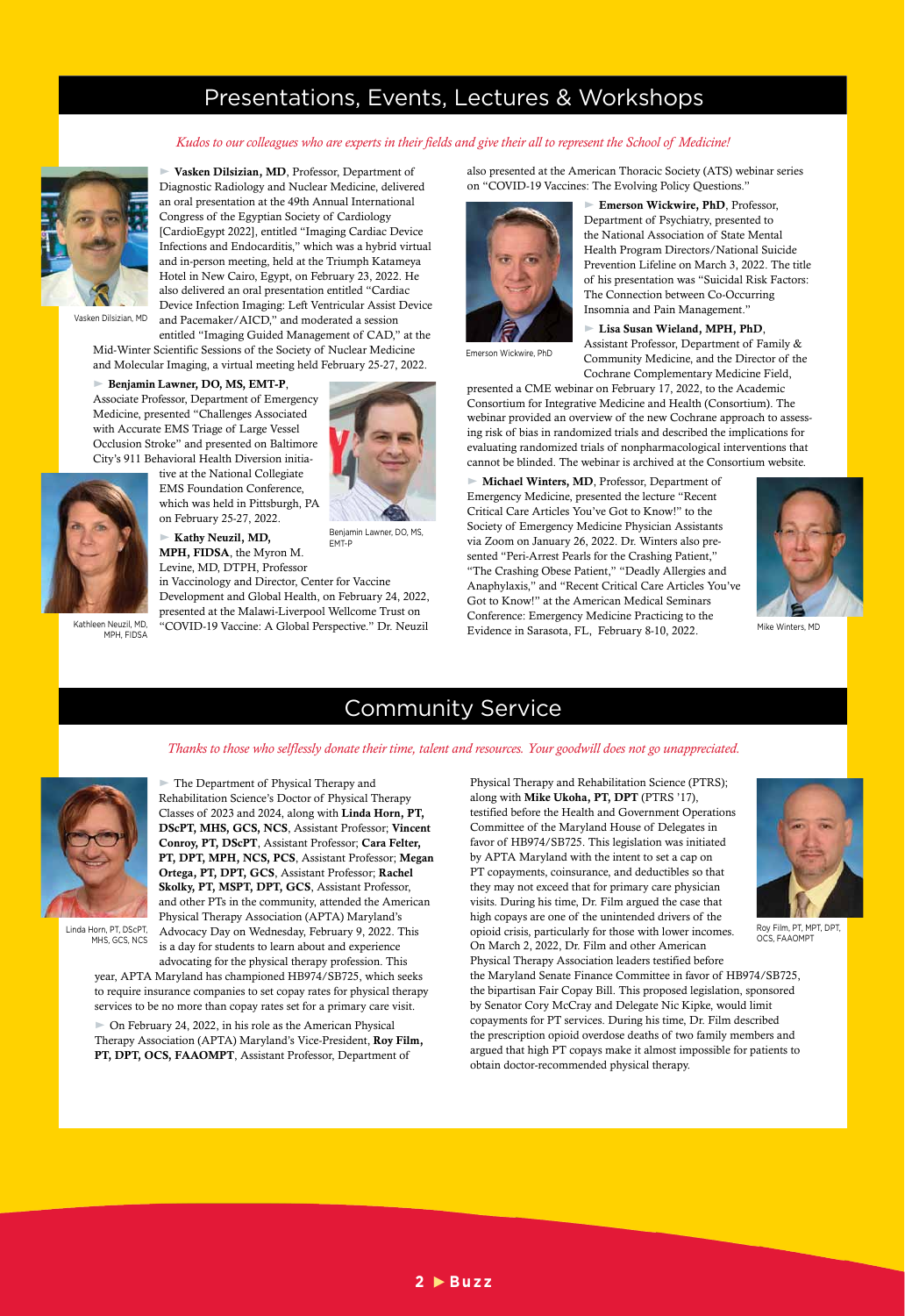

## *A job well done to all who have kept us in the media spotlight!*



## In the News

 $\blacktriangleright$  James Campbell, MD, MS, Professor, Department of Pediatrics, on February 17, 2022, appeared in an AAP town hall focused on COVID and was quoted in an *AAP News* article discussing manifestations of COVID-19 in children, as well as masking and vaccines.

**Wilbur Chen, MD, MS,** Professor, Department of Medicine, on February 8, 2022, tells AAMC why COVID-19 boosters continue to be important and was quoted in *Pharmacy* 

**Fig. 2.5 °Christopher D'Adamo, PhD,** Assistant Professor, Department of Family & Community Medicine, participated in a COVID-19 roundtable held

*Practice News* discussing ACIP's recommendations for vaccines for travelers. That piece ran February 26, 2022.

> Department of Medicine, wrote an opinion piece on February 9, 2022, which was published in the *Washington Post* entitled: The Deadly Threat of Antibiotic Resistance Could Be Met with Vaccines.

Alan Cross, MD, Professor,

Vasken Dilsizian, MD, Professor, Department of Diagnostic Radiology and Nuclear Medicine, was interviewed on the subject of "Artificial Intelligence and Nuclear Medicine Combined Can Help Predict Heart Attacks" by Victoria Sanchez, *ABC-7 (WJLA)*, Washington, DC, on February 23, 2022.

**Meagan Fitzpatrick, PhD**, Assistant Professor, Department of Medicine, was featured on a *Fox 45* epi-

by Florida Gov. Ron DeSantis and Surgeon General Dr. Joseph Ladapo on March 7, 2022. Dr. D'Adamo criticized the impact of school closures on children's mental and physical health and advocated for

Gregory Jasani, MD, Clinical Instructor, Department of Emergency Medicine at the Baltimore VA Medical Center, co-authored (with Shruti Gujaran) the guest commentary "Don't Stop at a COVID Vaccine Mandate; Flu Shot Should Be Required, Too," which was published in *The Baltimore Sun* January 17, 2022.

**Matthew Laurens, MD,** 

personal decision making for parents deciding whether or not to vaccinate their children. The



ment "Experts Give Advice on When to Call 911 and When Not To." **Kathy Neuzil, MD, MPH,** 

roundtable was followed by the Florida surgeon general announcing that the state would be recommending healthy children not receive vaccinations.

> $\blacktriangleright$  Mukta Srivastava, MD, FACC, Assistant interviewed for a segment on *Maryland Public TV's* YouTube on Cardiovascular Disease in 14, 2022.

sode airing February 11, 2022, explaining why high quality masks are important in mitigating the risks of COVID-19.

▶ Gregory Jasani, MD, Clinical Instructor, Department of Emergency Medicine at the Baltimore VA Medical Center, has been named co-chair of the American Academy of Emergency Medicine's Government and National Affairs Committee for a two-year term.

**MPH**, Professor, Department of Pediatrics, was Interviewed by *WBFF Fox45 Baltimore News* for a segment entitled "Changing Mask Mandates for COVID-19." The piece aired on February 18, 2022.

> J **Benjamin Lawner, DO, EMT-P**, Associate Professor, Department of Emergency Medicine and Medical Director, Baltimore City Fire Department, was interviewed in late January on *WBAL-TV* for the news seg-

**FIDSA**, Professor, the Myron M. Levine, MD, DTPH,

Professor in Vaccinology and

Director, Center for Vaccine Development and Global Health, was quoted in *Fortune* magazine on why it's important to vaccinate kids under 5 against COVID-19.

The piece ran on February 7, 2022. She also discussed COVID vaccine development two years into the pandemic with *STAT* on

February 14, 2022. Professor, Department of Medicine, was Women and a few other topics on February



Matthew Laurens, MD, MPH



Meagan Fitzpatrick, PhD



Kathleen Neuzil, MD, MPH, FIDSA

Appointments

## *We applaud our colleagues on their recent appointments!*

J **Roy Film, PT, DPT, OCS, FAAOMPT**, Assistant Professor, Department of Physical Therapy and Rehabilitation Science, has been promoted to one of three lead accreditor positions for the Accreditation Council on Orthopaedic Manual Physical Therapy Education. In this new capacity, he will oversee the accreditation process for a third of the clinical fellowship programs in the United States.



James Campbell, MD, MS



Alan Cross, MD

Chris D'Adamo, PhD



Vasken Dilsizian, MD



Benjamin Lawner, DO, MS, EMT-P



Mukta Srivastava, MD

Roy Film, PT, MPT, DPT, OCS, FAAOMPT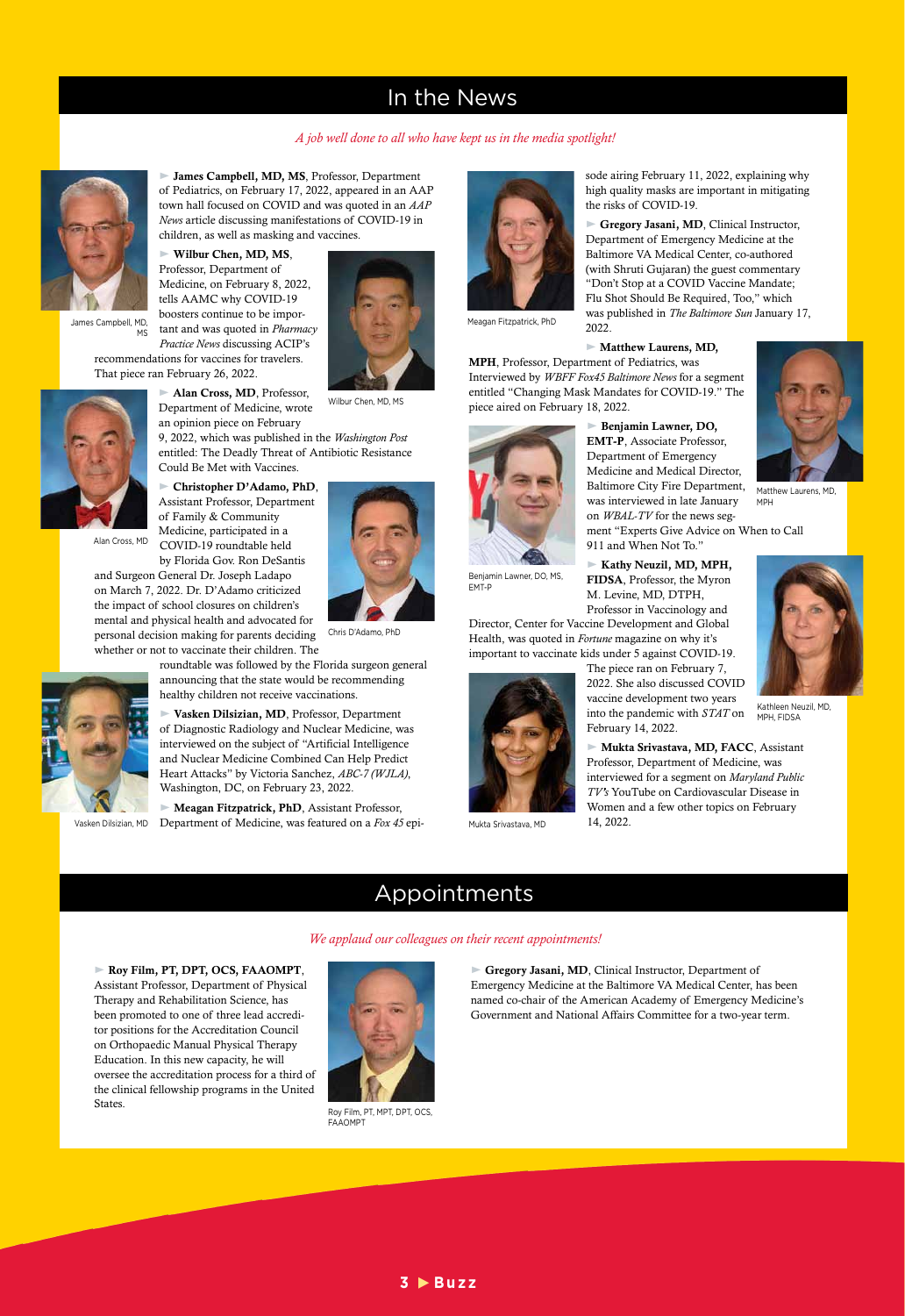

Jennifer Albrecht, PhD, Associate Professor, Department of Epidemiology & Public Health, was among the co-authors of "Active Duty Service Members, Primary Managers, and Administrators' Perspectives on a Novel Sleep Telehealth Management Platform in the U.S. Military Healthcare System," which was published in *Military Medicine* on January 28, 2022.

**Jonathan Baghdadi, MD, PhD**, Assistant Professor, **Anthony Harris, MD, MPH**, Professor, and **Daniel Morgan,** 

Maureen Black, PhD, Professor, Department of Pediatrics, was a co-author of "Household Unmet Basic Needs

**MD, MS**, Professor, all from the Department of Epidemiology & Public Health, were among the co-authors of "Clinical Yield of Multiple Testing with Respiratory Pathogen Panels," which was published in the *Diagnostic Microbiology and Infectious Disease Journal* on December 29, 2021.

> ▶ Qi Cao, BM, MM, PhD, Assistant Professor, Department of Diagnostic Radiology and Nuclear Medicine, was among the co-authors of "Liver

Professor, Department of Epidemiology & Public Health, was among the co-authors of "Phase I Clinical Trial of DNA Methyltransferase Inhibitor Decitabine and PARP Inhibitor Talazoparib Combination Therapy in Relapsed/Refractory Acute Myeloid Leukemia," which was published in *Clinical Cancer Research* on January 28, 2022.

**Fig. 2** Chixiang Chen, PhD, Assistant Professor, Department of Epidemiology & Public

▶ Christine Cloak, PhD, Assistant Professor, and **Linda Chang, MD, MS**, Professor, both from the Department of Diagnostic Radiology and Nuclear Medicine, were among the co-

in the First 1000 Days and Preterm Birth Status," which was published in the *Journal of Perinatology* on January 31, 2022. She also was a co-author of "Prenatal WIC is Associated with Increased Birthweight of Infants Born in the United States with Immigrant Mothers," which was published in the *Journal of the Academy of Nutrition and Dietetics* on February 10, 2022.

**F** Howard Dubowitz, MB, ChB, MS, **FAAP**, Professor, Department of Pediatrics, was first author of "Neglect in Childhood,

Regeneration and Ethanol Detoxification: A New Link in YAP Regulation of ALDH1A1 during Alcohol-Related Hepatocyte Damage," which was published in

Health, was among the co-authors of "A Statistical Framework for Recovering Pseudo-Dynamic

**Matthew Frieman, PhD**, Associate Professor, Department of Microbiology and Immunology; **Marisa McGrath**; and **Carly Dillen, PhD**, were among the coauthors of "An Adjuvant Strategy Enabled by Modulation of the Physical Properties of Microbial Ligands Expands Antigen Immunogenicity," which was published in *Cell* on February 17, 2022. Dr. Frieman, along with Ms. McGrath; **Robert Haupt, PhD**; Dr. Dillen; **Stuart Weston, PhD**;

Networks from Static Data," which was published in *Bioinformatics* on February 26, 2022.

 $\triangleright$  Olga Goloubeva, PhD, MSc, Professor, Department of Epidemiology & Public Health, was among the co-authors of "Microtubule Disruption Reduces Metastasis More Effectively than Primary Tumor Growth," which was published in *Breast Cancer Research* on February 14, 2022.



authors of "Associations between Potentially Traumatic Events and Psychopathology among Preadolescents in the Adolescent Brain and Cognitive Development Study®," which was epublished in the February 2022 issue of the *Journal of Traumatic Stress*. Dr. Chang was the last author. Separately, Dr. Chang was among the co-authors of "Measuring Retention within the Adolescent Brain Cognitive Development (ABCD)SM study," which was epublished in the February 2022 issue of *Developmental Cognitive Neuroscience.*

**Ann Gruber-Baldini, PhD**, Professor, and **Jay Magaziner, PhD, MSHyg**, Professor, both from the Department of Epidemiology & Public Health, were among the co-authors of "Telemedicine for Older Adult Nursing Home Residents to Avoid Emergency Department Visits: The Experience of the NHTeleED Project in Maryland," which was published in the *Journal of the American Medical Directors Association* on February 26, 2022.



**Sijai Guo, PhD**, Research Associate; **Elias Melhem, MD,** 

Problem Behavior in Adulthood," which was published in the *Journal of Interpersonal Violence* on February 13, 2022, and "The Neglect of Children: Food for Thought and Action," which was published in the *International Journal on Child Maltreatment* on February 16, 2022.

► Jason Falvey, PT, DPT, PhD,

Assistant Professor, Department of Physical Therapy and Rehabilitation Science, was the lead author of "Association of Financial Strain with Mortality among Older US Adults Recovering from an Acute Myocardial Infarction," which was published in the *Journal of the American Medical Association (JAMA) Internal Medicine* on February 21, 2022. Dr. Falvey was also a coauthor of "Emergency Department Care Transitions for Patients with Cognitive Impairment: A Scoping Review," which was published in the *Journal of American Medical* 

*Directors Association* on March 2, 2022.



Chixiang Chen, PhD



**Robert Johnson, PhD**; and **Holly Hammond**,

were among the co-authors of "An Aluminum Hydroxide: CpG Adjuvant Enhances Protection Elicited by a SARS-CoV-2 Receptor Binding Domain Vaccine in Aged Mice," which was published in *Science Translational Medicine* on January 26, 2022. Separately, Drs. Frieman, Johnson and Weston; Ms. Hammond; Dr. Dillen; **Jeremy Ardanuy, PhD**; and **Louis Taylor, PhD**, were among the co-authors of "Pyrimidine Inhibitors Synergize with Nucleoside Analogues to Block SARS-CoV-2," which was published in *Nature* on February 7, 2022.

**PhD**; Professor and the Dean John M. Dennis Chair of Radiology; **Rao Gullapalli, PhD, MBA**, Professor; **Timothy Miller, MD**, Associate Professor; and **Dheeraj Gandhi, MBBS**, Professor, all from the Department of Diagnostic Radiology and Nuclear Medicine, were among the co-authors of "Technical Comparison of Treatment Efficiency of Magnetic Resonance-Guided Focused Ultrasound Thalamotomy and Pallidotomy in Skull Density Ratio-Matched Patient Cohorts," which was published in *Frontiers in Neurology* on January 21, 2022.



## *Hats off to those who have been published!*

## Publications





Maureen Black, PhD



Qi Cao, BM, MM, PhD



Jonathan Baghdadi, MD, PhD



**Soren Bentzen, PhD, DMSc,** 

Søren Bentzen, PhD, DMSc

Linda Chang, MD, MS

Howard Dubowitz, MB, ChB, MS, FAAP



Jason Falvey, PT, DPT, PhD



Matthew Frieman, PhD

Ann Gruber-Baldini, PhD

Elias Melhem, MD, PhD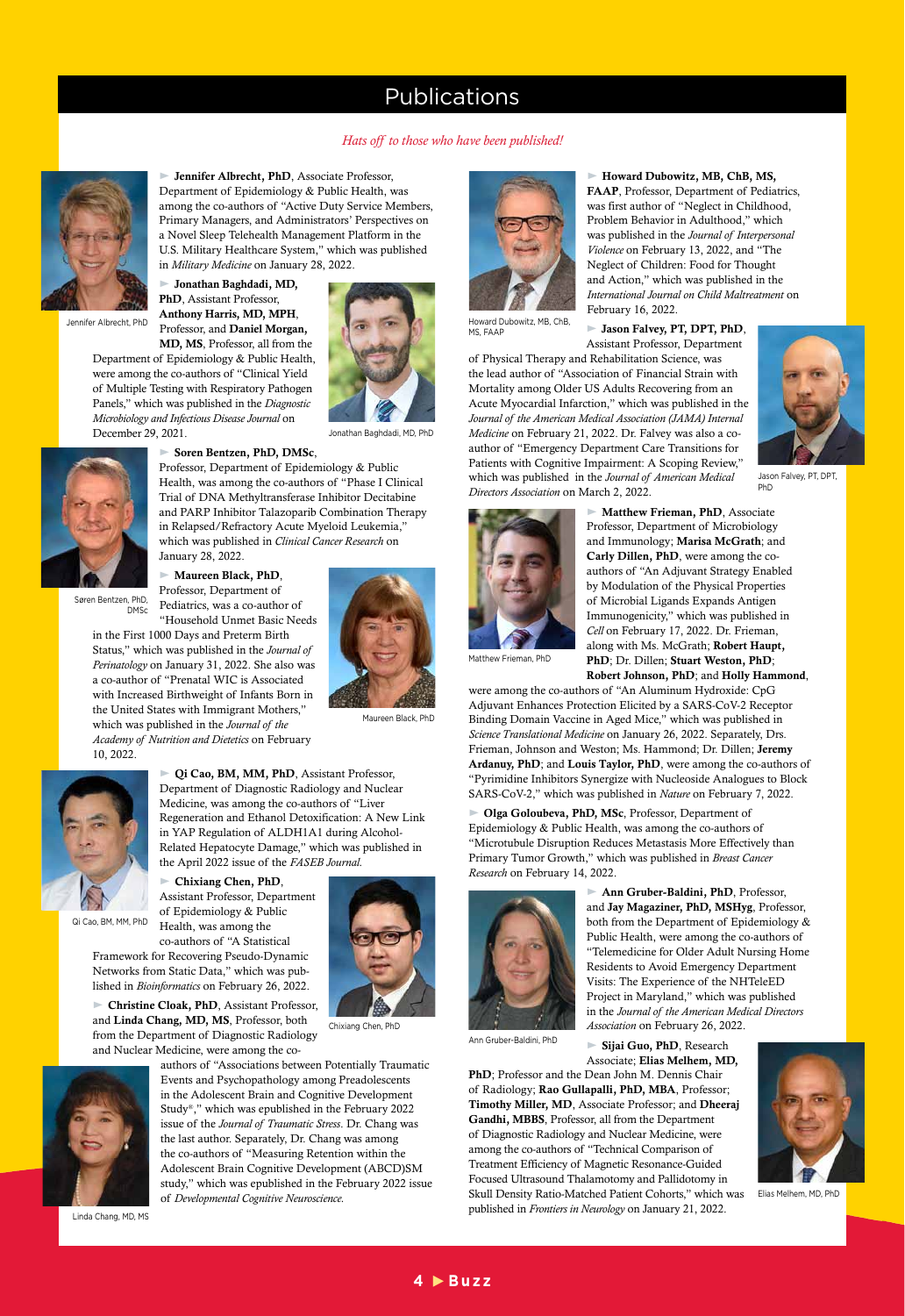**5** <sup>W</sup> **Buzz**

## Publications Continued

J **Kim Hankey, PhD**, Assistant Professor, Department of Radiation Oncology, was among the authors of "Ocular Adverse Events Associated with Chimeric Antigen Receptor T-Cell Therapy: A Case Series and Review," which was published in the *British Journal of Ophthalmology* on February 20, 2022.



**Anthony Harris, MD, MPH**, Professor, Department of Epidemiology & Public Health, was among the co-authors of "Economic Evaluation of National Patient Blood Management Clinical Guidelines in Cardiac Surgery," which was published in the March 2022 issue of *Value in Health.* 

Hyun Kim, MD, MHS, Professor, Department of Diagnostic Radiology and Nuclear Medicine, was the last author of "PD-1 Targeted Immunotherapy for Advanced Hepatocellular Carcinoma: Current Utilization and Outcomes in the USA," which was epublished in the February 2022 issue of *Future Oncology.* 

**Narottam Lamichhane, PhD,** Assistant Professor, Department of Radiation Oncology, was among the authors of "Three Discipline Collaborative

Assistant Professor, Department of Pediatrics, was the first author for "Spirometric Changes after Initiation of Hydroxyurea in Children with Sickle Cell Anemia," which was published in the *Journal of Hematology and Oncology*  on December 30, 2021.



**Surbhi Leekha, MBBS, MPH**, Associate Professor, and **Daniel Morgan, MD, MS**, Professor, both from the Department of Epidemiology & Public Health, were among the co-authors of "Clinical Decision Support Systems to Reduce Unnecessary Clostridoides Difficile Testing across Multiple Hospitals," which was published in *Clinical Infectious Diseases* on February 1, 2022.



**Jay Magaziner, PhD, MSHyg**, Professor, Department of Epidemiology & Public

Radiation Therapy (3DCRT) Special Debate: A Physicist's Time is Better Spent in Direct Patient/ Provider Interaction than in the Patient's Chart," which was published in the *Journal of Applied Clinical Medical Physics* on February 15, 2022.

► Laurence Magder, PhD, Professor, Department of Epidemiology & Public Health, was among the co-authors of "Renal versus Cerebral Saturation Trajectories: The Perinatal Transition in Preterm Neonates," which was published in *Pediatric Research* on February 17, 2022.

▶ Luke Miller, MD, PGY 3, James **Tonascia, MD**, PGY 3, and **Omer Awan,** 



**Mark Mishra, MD**, Associate Professor, and **Jason Molitoris, MD, PhD**, Assistant Professor, both from the Department of Radiation Oncology, were among the authors of "Administering Docetaxel for Metastatic Hormone-Sensitive Prostate Cancer 1-6 Days Compared to More than 14 Days after the Start of LHRH Agonist is Associated with Better Clinical Outcomes Due to Androgen Flare," which was published in *Cancers (Basel)*  on February 9, 2022.

**Pranshu Mohindra, MD, MBBS**, Associate Professor, Department of Radiation Oncology, was among the authors of "Advances in Management of Locally Advanced Cervical Cancer," which was published in the *Indian Journal of Medical Research* on February 10, 2022. He also was among the authors of "A Look Ahead at the Radiation Oncology Workforce in the United States," a report from the American Society for Radiation Oncology Workforce Task Force, of which he is co-chair, published on March

> **Lakir Patel, MD, PGY 5** and Senior Chief; **Jonathan Ciriello, MD**, PGY3; **Kelly**

Health, was among the co-authors of "Advancing Clinical Trials in Nursing Homes: A Proposed Roadmap to Success" and "Stakeholders' Views on Priorities Essential for Establishing a Supportive Environment for

Clinical Trials in Nursing Homes," both published in the February 2022 issue of the *Journal of American Geriatrics Society.* 

 $\blacktriangleright$  William Regine, MD, the Isadore & Fannie Schneider Foxman Chair of Radiation Oncology, was among the authors of "An International Consensus on the Design of Prospective Clinical-Translational Trials in Spatially Fractionated Radiation Therapy," which was published in the March–April 2022 issue of eCollection of *Advances in Radiation Oncology*.

**Samantha Santomartino**, Research Assistant, and **Paul Yi, MD**, Assistant Professor, both from the Department of

**MD, MPH**, Associate Professor, all from the Department of Diagnostic Radiology and Nuclear Medicine, were the co-authors of "Augmenting Medical Student Education: A Radiology Resident Perspective," which was epublished in the February 2022 issue of *Academic Radiology.*



Marcel Lanza, PhD, Research Associate, Department of Physical Therapy and Rehabilitation Science, was a co-author of "Neural Decoding from Surface Highdensity EMG Signals: Influence of Anatomy and Synchronization on the Number of Identified Motor Units," which was posted online on February 8, 2022, for *bioRxiv*, hosted by the Cold Spring Harbor Laboratory. PhD

1, 2022.

**MD**, Associate Professor, Department of Diagnostic Radiology and Nuclear Medicine, was the last author of "Acetazolamide Enhanced Drug-Eluting Beads: Manipulating the Hepatocellular Carcinoma Microenvironment," which was epublished in the February 2022 issue of *Minimally Invasive Therapy and Allied Technologies*.

**Bridgham**, MS4; **Jose Leon**, PET MRI Technologist; **Sandrine Yazbek, MD**, Assistant Professor; and **Prashant Raghavan, MD**, Associate Professor, all from the Department of Diagnostic Radiology and Nuclear Medicine, were among the co-authors of "PET/MR Imaging in Evaluating Treatment Failure of Head and Neck Malignancies: A Neck Imaging Reporting and Data System-Based Study," which was epublished in the February 2022 issue of the *AJNR American Journal of Neuroradiology*.

J **Christina Powell, DO**, Resident; **Lauren Rosenblatt, MD**, Instructor; **Laura Bontempo, MD, MEd**, Associate Professor; **Zachary Dezman, MD, MS**, Assistant Professor, all from the Department of Emergency Medicine, co-authored "57-Year-Old Female with Unusual Left-Arm Movements," which was published in *Clinical Practice and Cases in Emergency Medicine*. This is the most recent publication produced by UMEM's partnership with CPC-EM, which has resulted in the publication of 22 quarterly case reports appearing in the journal section titled "Clinicopathological Cases from the University of Maryland." Each



report is authored by one resident and three faculty members.

Anthony Harris, MD, MPH

**Nidhi Kotwal, MBBS,** 



Pranshu Mohindra, MD, MBBS



#### **Nariman Nezami,**

Nidhi Kotwal, MBBS

Narottam Lamichhane,

Surbhi Leekha, MBBS, MPH

Jay Magaziner, PhD, MSHyg

Laurence Magder, PhD

Mark Mishra, MD

Nariman Nezami, MD



Sandrine Yazbek, MD



William Regine, MD, FACR, FACRO